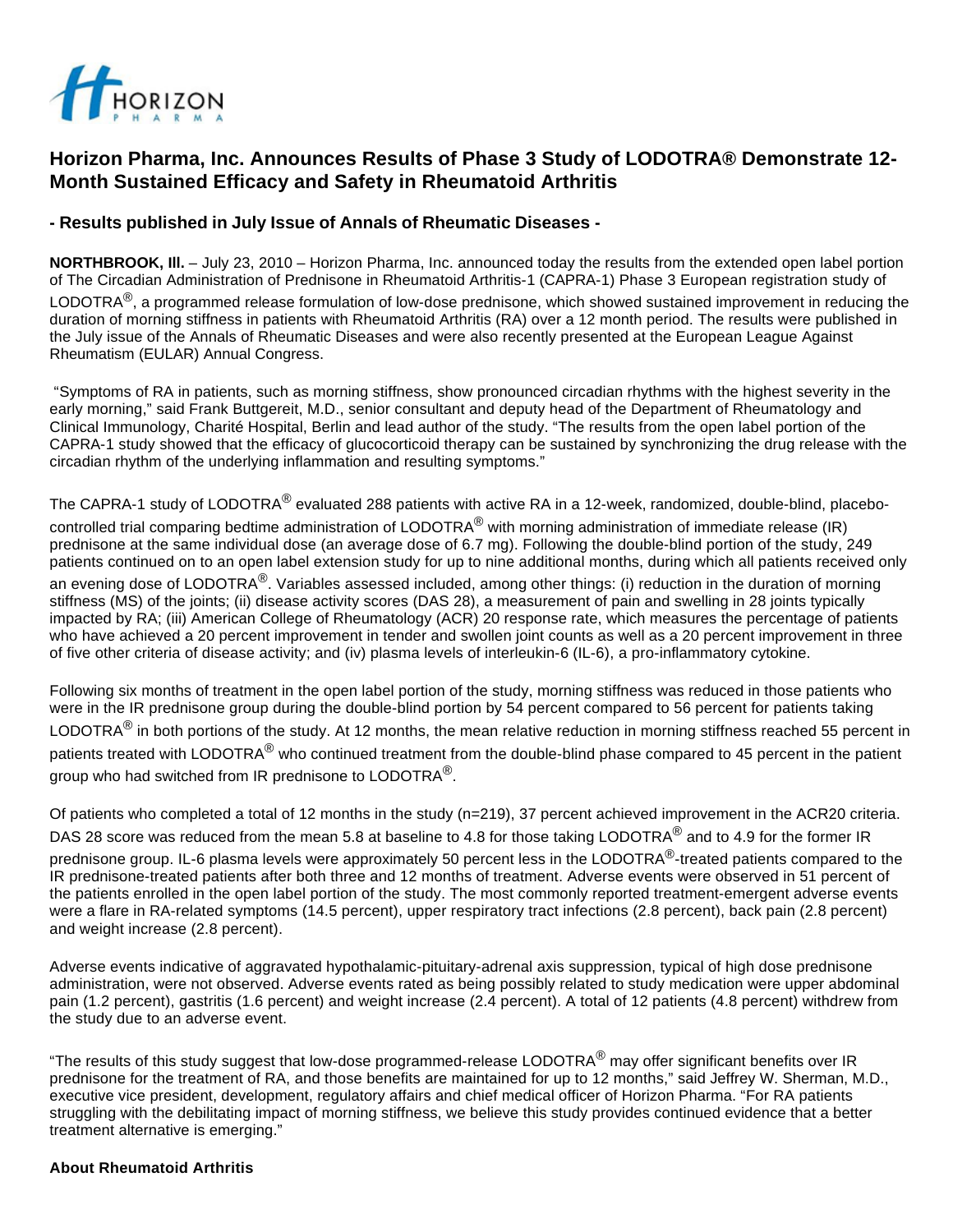RA is a chronic disease that occurs when the body's immune system attacks the joints and other tissues of the body, causing tissue damage including erosion and destruction of the joint surface, as well as inflammation and joint pain. It is estimated that between 3-4 million individuals in the U.S. and Europe are affected by RA.

The primary symptoms of RA include progressive immobility and pain, especially in the morning, with long-term sufferers experiencing continual joint destruction for the remainder of their lives. Morning stiffness of the joints is a hallmark of RA. Morning stiffness, with a duration of at least one hour, has been adopted as a diagnostic criterion for the definition of RA by the ACR. Inflammation, soft tissue swelling, and the involvement of multiple joints (in particular the small joints in the hands and feet) are also common signs and symptoms that distinguish rheumatoid and other inflammatory arthritis.

Recent research conducted by Ipsos MORI market research involving people with RA and physicians from 11 European countries found that nearly two thirds (60 percent) of people with RA say that pain and stiffness in the morning controls their lives. Additionally, nearly three quarters (74 percent) of people with pain and stiffness in the morning as a result of their RA say that they are either unemployed, retired early or are on sick leave as a result of RA and more than half (58 percent) say they are frustrated emotionally because they find it difficult to do everyday tasks.

# **About LODOTRA**®

LODOTRA<sup>®</sup>, a programmed release formulation of low-dose prednisone, was approved in Europe in March 2009 and has been initially launched in several European countries. LODOTRA<sup>®</sup> is currently marketed in Germany, Belgium, Denmark, Norway, and Finland, and the company's partner Mundipharma International is currently in the process of obtaining pricing and reimbursement approval for LODOTRA<sup>®</sup> in Austria, France, Italy, Luxembourg, Portugal, Spain, Sweden, and the United Kingdom.

Merck Serono GmbH holds marketing rights to LODOTRA<sup>®</sup> in Germany and Austria and Mundipharma International holds marketing rights to LODOTRA<sup>®</sup> for the rest of Europe.

The company has completed a Phase 3 trial for LODOTRA<sup>®</sup> in the United States (U.S.) for the treatment of the signs and symptoms of RA. The company anticipates submitting a New Drug Application (NDA) for LODOTRA<sup>®</sup> for the treatment of the signs and symptoms of RA to the U.S. Food and Drug Administration (FDA) in the fourth quarter of 2010.

LODOTRA $^{\circledR}$  is also being investigated for the treatment of severe nocturnal asthma and polymyalgia rheumatica.

### **About Horizon Pharma**

Horizon Pharma, Inc. is a biopharmaceutical company that is developing and commercializing innovative medicines to target unmet therapeutic needs in arthritis, pain and inflammatory diseases. Horizon has two lead product candidates, HZT-501 and

LODOTRA®, which have both successfully completed multiple Phase 3 clinical trials. Horizon submitted an NDA for HZT-501, a proprietary tablet formulation containing a fixed-dose combination of ibuprofen and high-dose famotidine in a single pill, to the U.S. FDA in March 2010. In two Phase 3 clinical studies (REDUCE-1 and REDUCE-2), HZT-501 demonstrated a significant reduction in the incidence of upper gastrointestinal ulcers in patients with chronic pain or arthritis when treated with HZT-501

versus ibuprofen alone. LODOTRA<sup>®</sup>, a programmed release formulation of low-dose prednisone, received regulatory approval in Europe in March 2009 for the reduction of morning stiffness associated with RA.

For more information about the company and its products, please visit www.horizonpharma.com.

### **Forward Looking Statements**

This press release includes forward-looking statements that are subject to risks, uncertainties and other factors. All statements other than statements of historical fact are statements that could be deemed forward-looking statements, including, but not limited to, any statements regarding the potential development and commercialization of LODOTRA<sup>®</sup> and HZT-501 and the efficacy and commercial and therapeutic potential of these product candidates, including the potential for LODOTRA<sup>®</sup> for the treatment of signs and symptoms of RA and the anticipated timing of the submission of an NDA for LODOTRA<sup>®</sup> and the potential for HZT-501 to reduce the incidence of upper gastrointestinal ulcers and the timing of approval of its NDA; and any statements of the plans, strategies and objectives of management for future operations of the company. Such statements are only predictions, and actual events or results may differ materially from those projected in such forward-looking statements. Factors that could cause or contribute to the differences include, but are not limited to, the FDA may not agree with the

company's interpretation of efficacy and safety results; LODOTRA<sup>®</sup> and HZT-501 may not receive regulatory approval on a timely basis or at all; the overall inherent risks of product development and approval, clinical outcomes, regulatory risks, risks related to proprietary rights, risks relating to obtaining price and cost reimbursement for marketed drugs, market acceptance and competition and risks associated with the company's ability to obtain additional capital to support its planned operations.